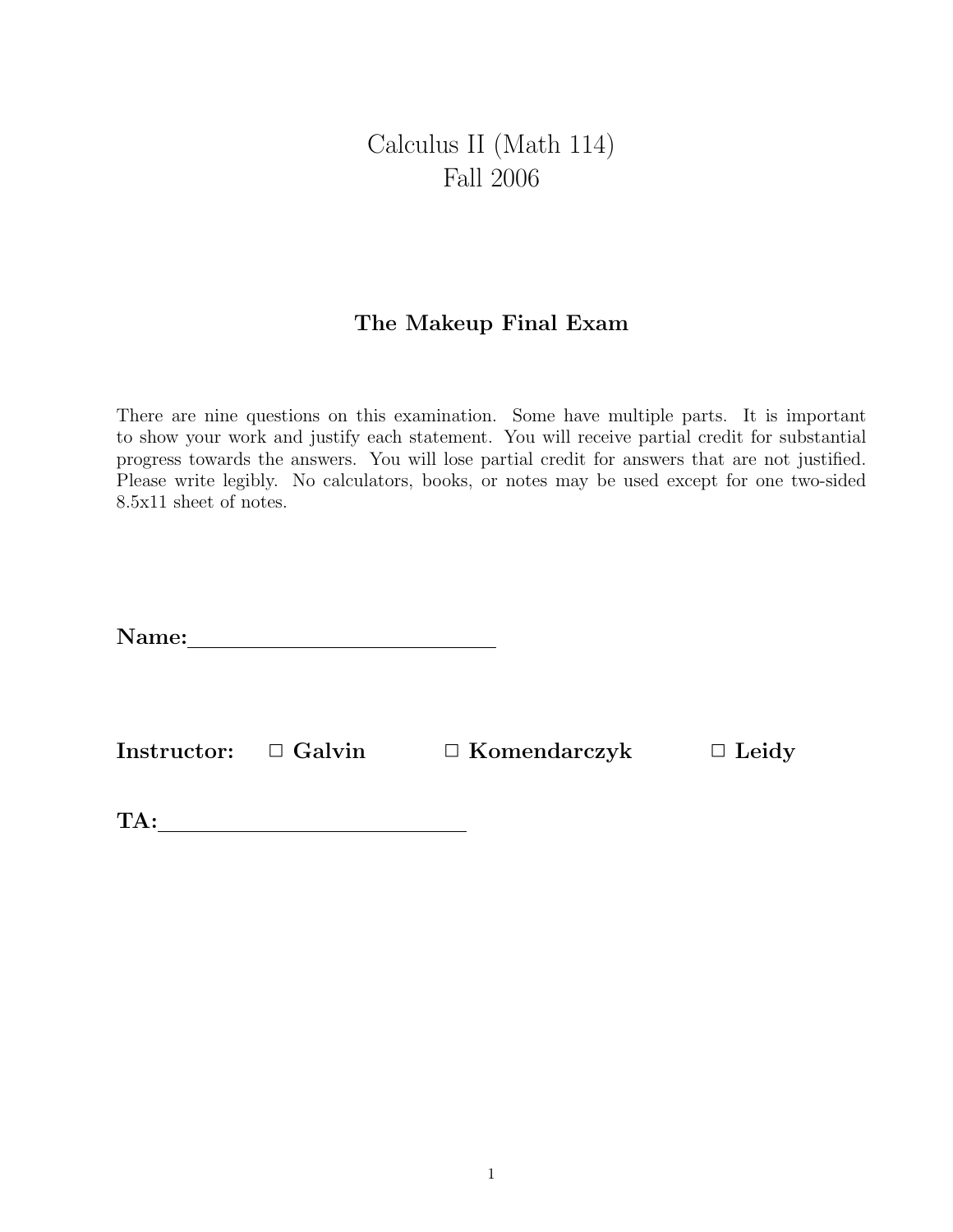Credit table.

| Problem        | Credit    |
|----------------|-----------|
| $\mathbf{1}$   |           |
| $\overline{2}$ |           |
| 3              |           |
| $\overline{4}$ |           |
| $\bf 5$        |           |
| $\sqrt{6}$     |           |
| $\overline{7}$ |           |
| 8              |           |
| 9              |           |
| Total          | $/90$ pts |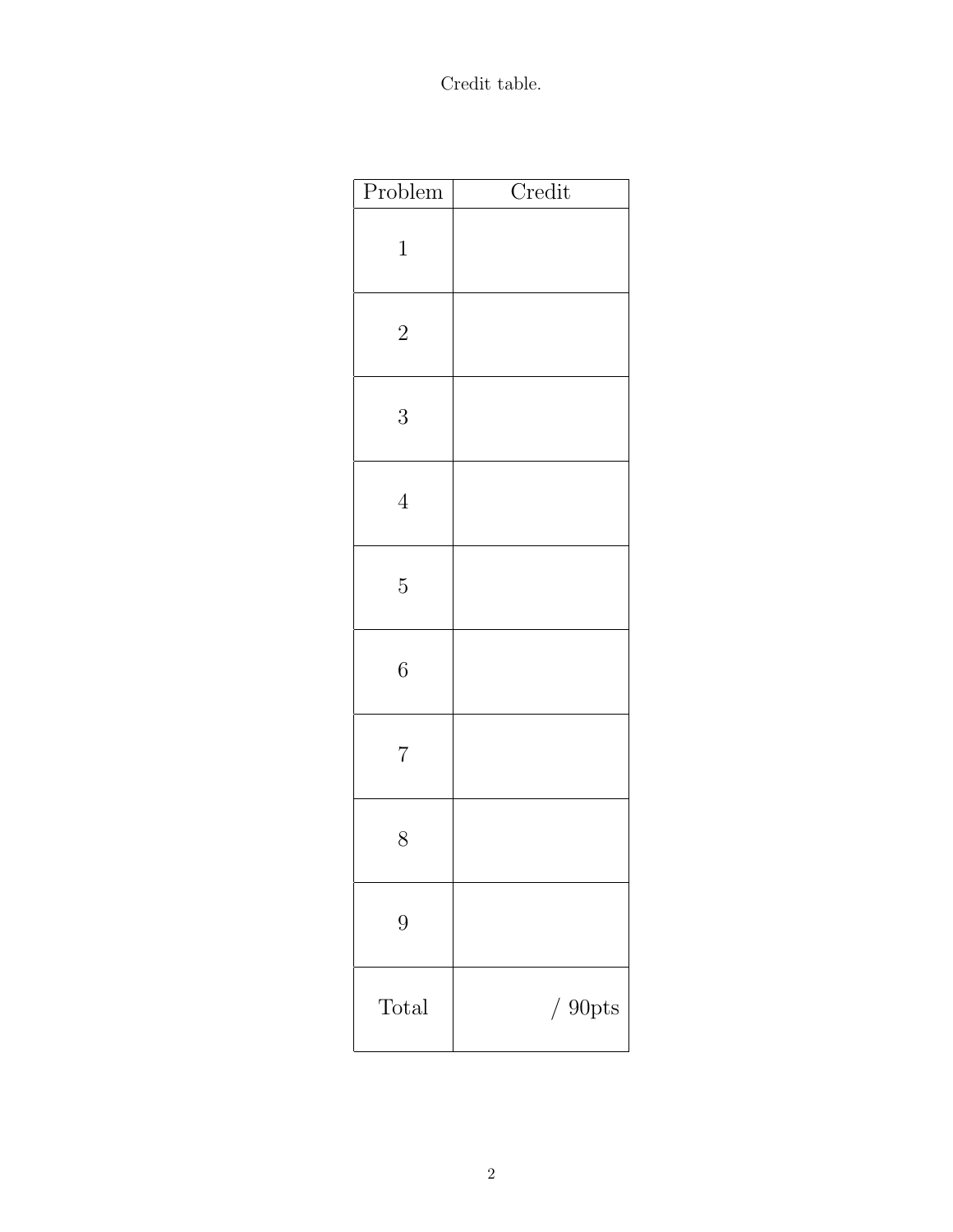(p. 5) Problem 1. (10pts) Find the solution to the equation,

$$
y' = \frac{x}{2y\sqrt{x^2 - 16}}, \quad y(5) = 2.
$$

(p. 6) Problem 2. (10pts) (a) The general first-order linear differential equation is

$$
\frac{dy}{dx} + P(x)y(x) = Q(x).
$$

Under what conditions on  $Q(x)$  and/or  $P(x)$  is this equation separable? (b) Suppose that  $y_p(x)$  is a solution to the differential equation of the first part, and that  $y_c(x)$  is a solution to the complementary equation

$$
\frac{dy}{dx} + P(x)y(x) = 0.
$$

 $\overline{0}$ .

Show that  $y_p(x) + Cy_c(x)$  is a solution to the differential equation of the first part, for any constant C. (c) Solve the initial-value problem

$$
\frac{dy}{dx} + x^2 y(x) = x^2, \quad y(0) =
$$

(p. 8) Problem 3. (10pts) (a) Solve the homogeneous equation

$$
y'' + 2y' + 2y = 0, \quad y(0) = 1, \ y'(0) = 1.
$$

(b) Find the general solution to

$$
y'' + 2y' + 2y = x^2
$$

(p. 10) Problem 4. (a) Find the area of the parallelogram which has the points  $(-1, -2)$ ,  $(0, 2)$ ,  $(4, 4)$  and  $(3, 0)$  as its vertices. (b) Let  $P$  be a parallelogram in the plane with all four sides lengths equal. Use vectors to show that the two diagonals of P are perpendicular.

(p. 11) Problem 5. (10pts) Consider the circular helix

$$
\vec{r}(t) = \langle 3\cos t, 3\sin t, 4t \rangle
$$

- (a) Find the arc length function  $s = s(t) = \int_0^t ||\vec{r}'(u)||du$  as a function of t.
- (b) Parameterize  $\vec{r}$  with respect to s (i.e. determine  $\mathbf{R}(s) = \vec{r}(t(s))$ ).
- (c) Find the coordinates of the point Q on the helix such that the arc-length from  $P = (3, 0, 0)$  to Q is  $5\pi$ .
- (d) Find a curvature  $\kappa(s)$  of the helix.

(p. 13) Problem 6. (10pts) A ball is thrown into the air from the origin in xyz-space (the xy-plane represents the ground and the positive  $y$ -axis points north). The initial velocity vector of the ball is

$$
\vec{v}_0 = \langle 0, 80, 80 \rangle.
$$

The spin of the ball causes an eastward acceleration of 2  $f\text{t/s}^2$  in addition to gravitational acceleration. Thus the acceleration vector produced by the combination of gravity and spin is

$$
\vec{a} = \langle 2, 0, -32 \rangle.
$$

First find the velocity vector  $\vec{v}(t)$  of the ball and its position vector  $\vec{r}(t)$ . Then determine where and with what speed the ball hits the ground.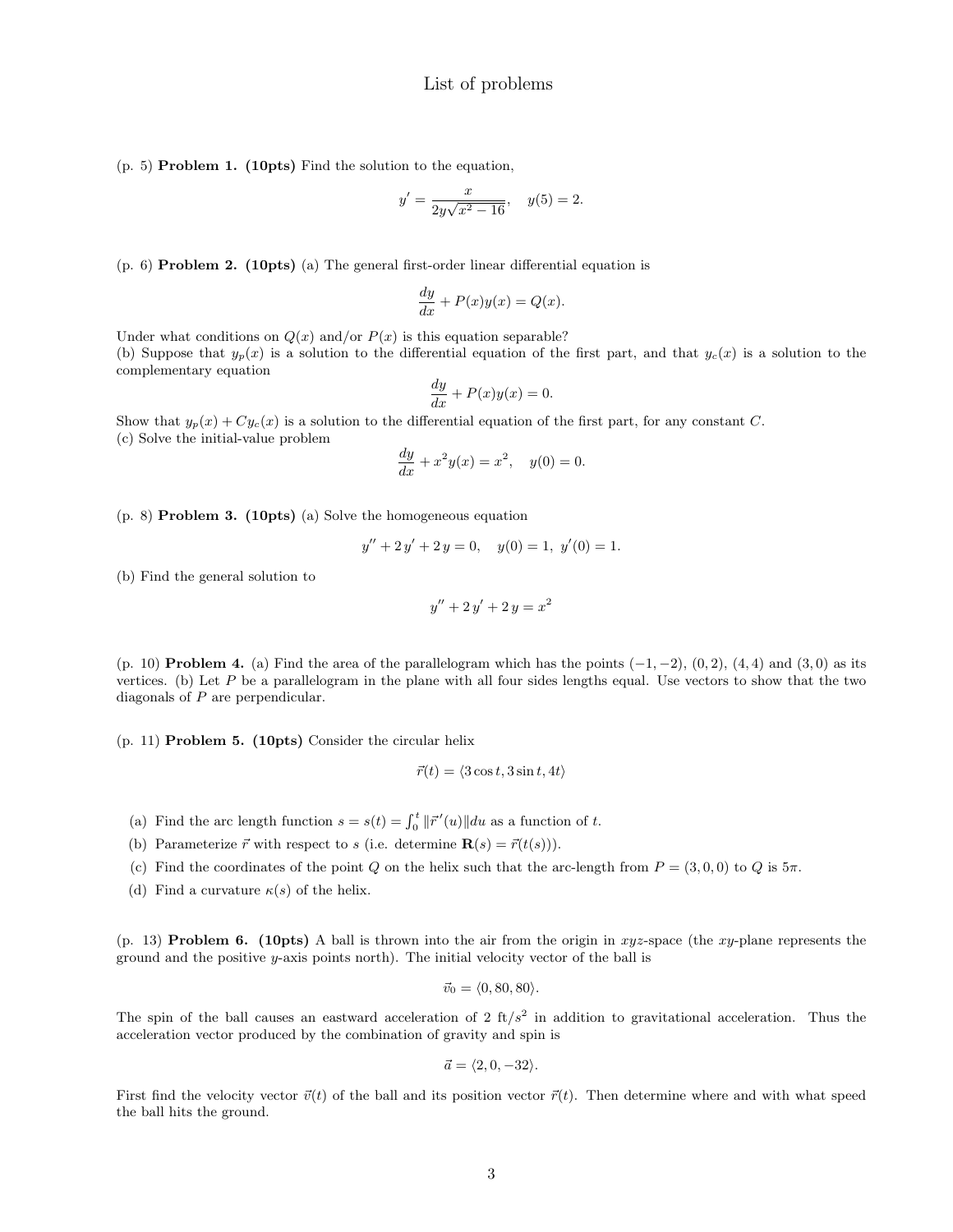(p. 14) Problem 7. (10pts) Let  $f(x, y) = xy$  be defined on the domain  $\Omega = \{(x, y) : x^2 + y^2 \le 4\}.$ (a) Sketch  $\Omega$ . Is it closed, open or neither ?

- 
- (b) Determine critical points in the interior of  $\Omega$ , and classify them as: local minima, maxima or saddle points.
- (c) Apply the Lagrange multipliers method to find critical points on the boundary of  $\Omega$ :  $\{(x, y) : x^2 + y^2 = 4\}$ .
- (d) Determine absolute minima and maxima of f on  $\Omega$ , or show that they do not exist.

(p. 16) Problem 8. (10pts) Evaluate

$$
\int_0^1 \int_0^{\sqrt{1-x^2}} \int_0^{\sqrt{1-x^2-y^2}} \sqrt{z} \, dz \, dy \, dx.
$$

(p. 17) Problem 9. (10pts) Set

$$
g(x,y) = \begin{cases} \frac{x^2y^2}{x^4+y^4}, & (x,y) \neq (0,0); \\ 0, & (x,y) = (0,0). \end{cases}
$$

- (a) Show that the partial deriviatives  $g_x$  and  $g_y$  both exist at  $(0, 0)$ . What are their values at  $(0, 0)$ ,
- (b) Show that  $\lim_{(x,y)\mapsto(0,0)} g(x, y)$  does not exist.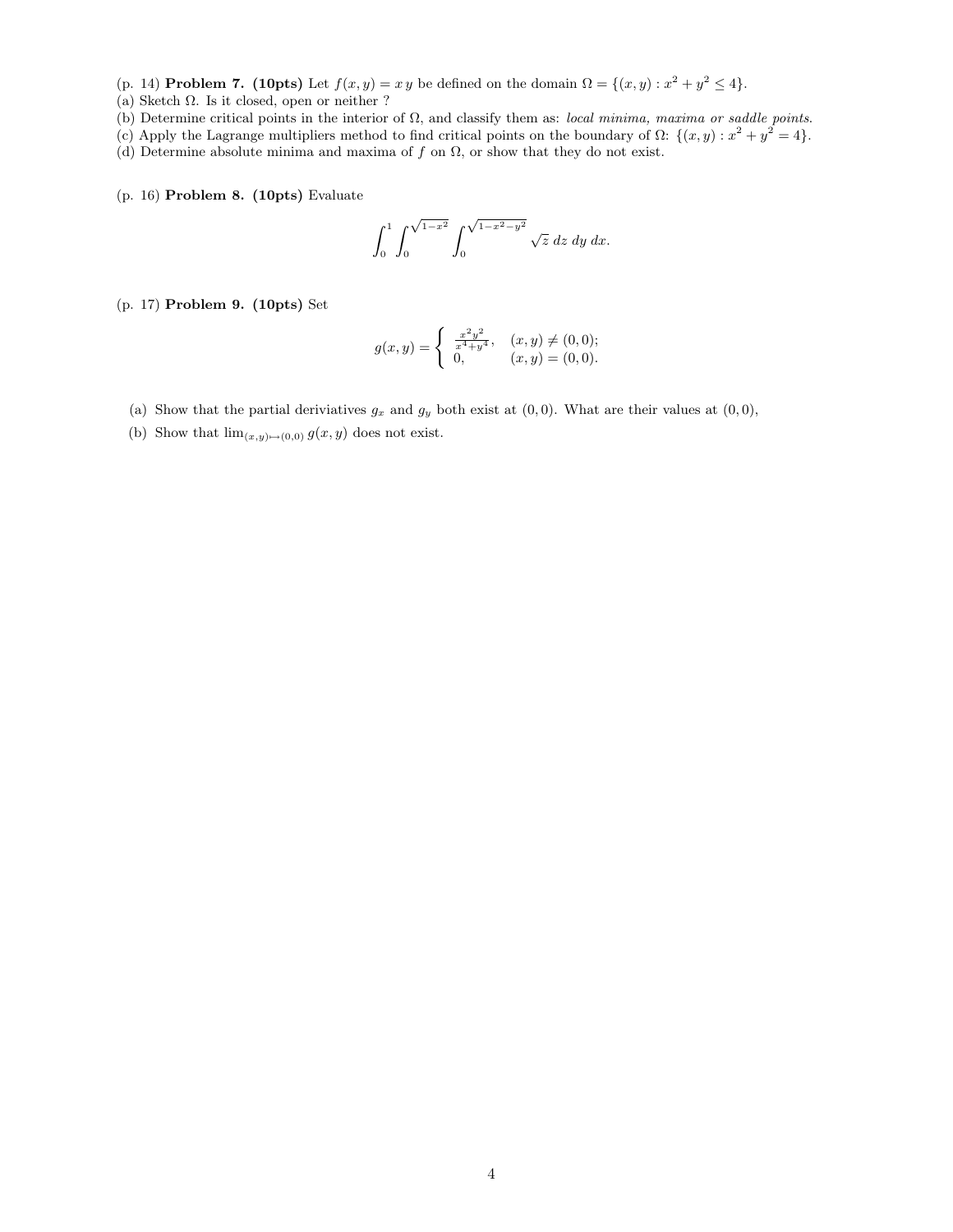Problem 1. (10pts) Find the solution to the equation,

$$
y' = \frac{x}{2y\sqrt{x^2 - 16}}, \quad y(5) = 2.
$$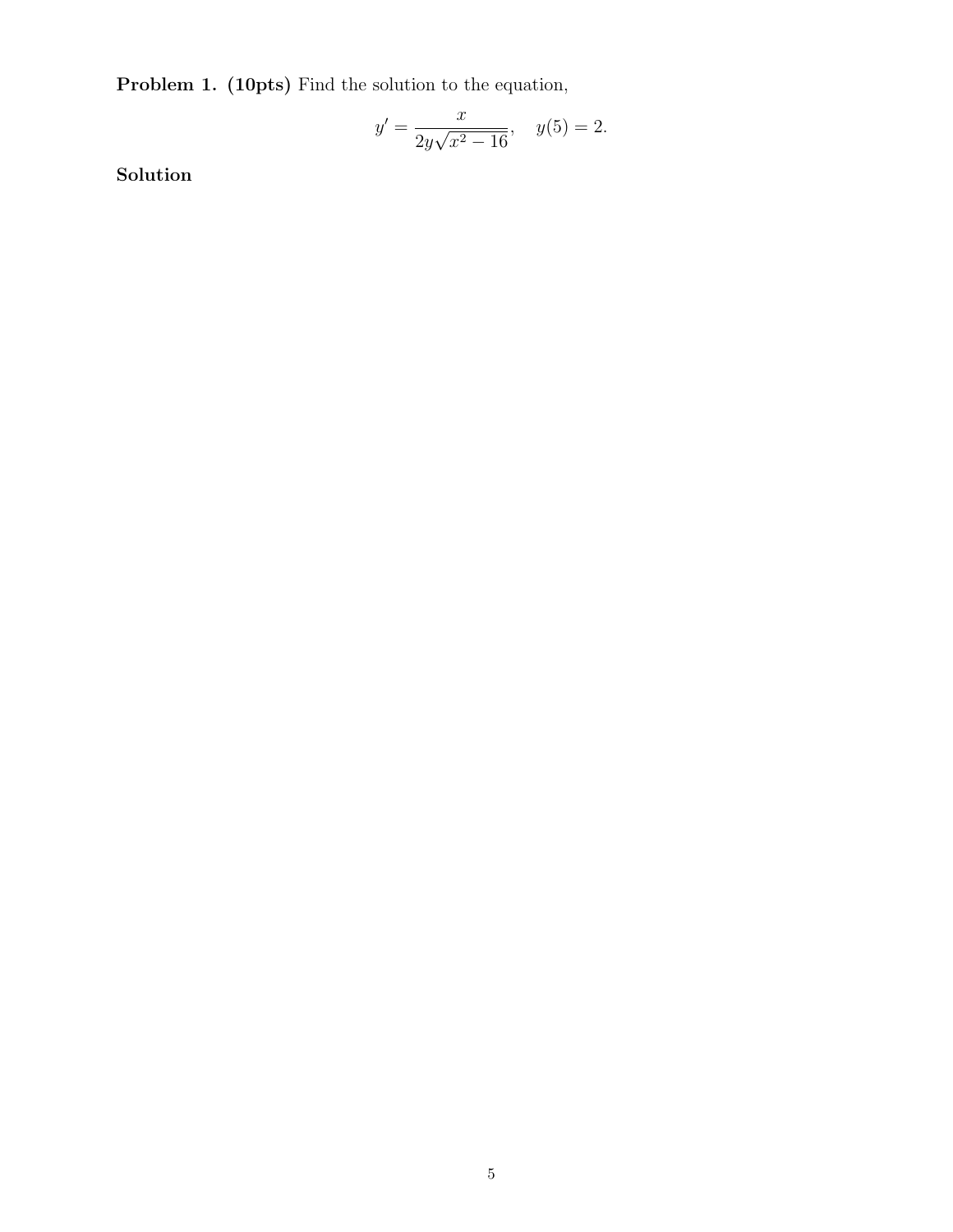Problem 2. (10pts) (a) The general first-order linear differential equation is

$$
\frac{dy}{dx} + P(x)y(x) = Q(x).
$$

Under what conditions on  $Q(x)$  and/or  $P(x)$  is this equation separable?

(b) Suppose that  $y_p(x)$  is a solution to the differential equation of the first part, and that  $y_c(x)$ is a solution to the complementary equation

$$
\frac{dy}{dx} + P(x)y(x) = 0.
$$

Show that  $y_p(x) + Cy_c(x)$  is a solution to the differential equation of the first part, for any constant C.

(c) Solve the initial-value problem

$$
\frac{dy}{dx} + x^2 y(x) = x^2, \quad y(0) = 0.
$$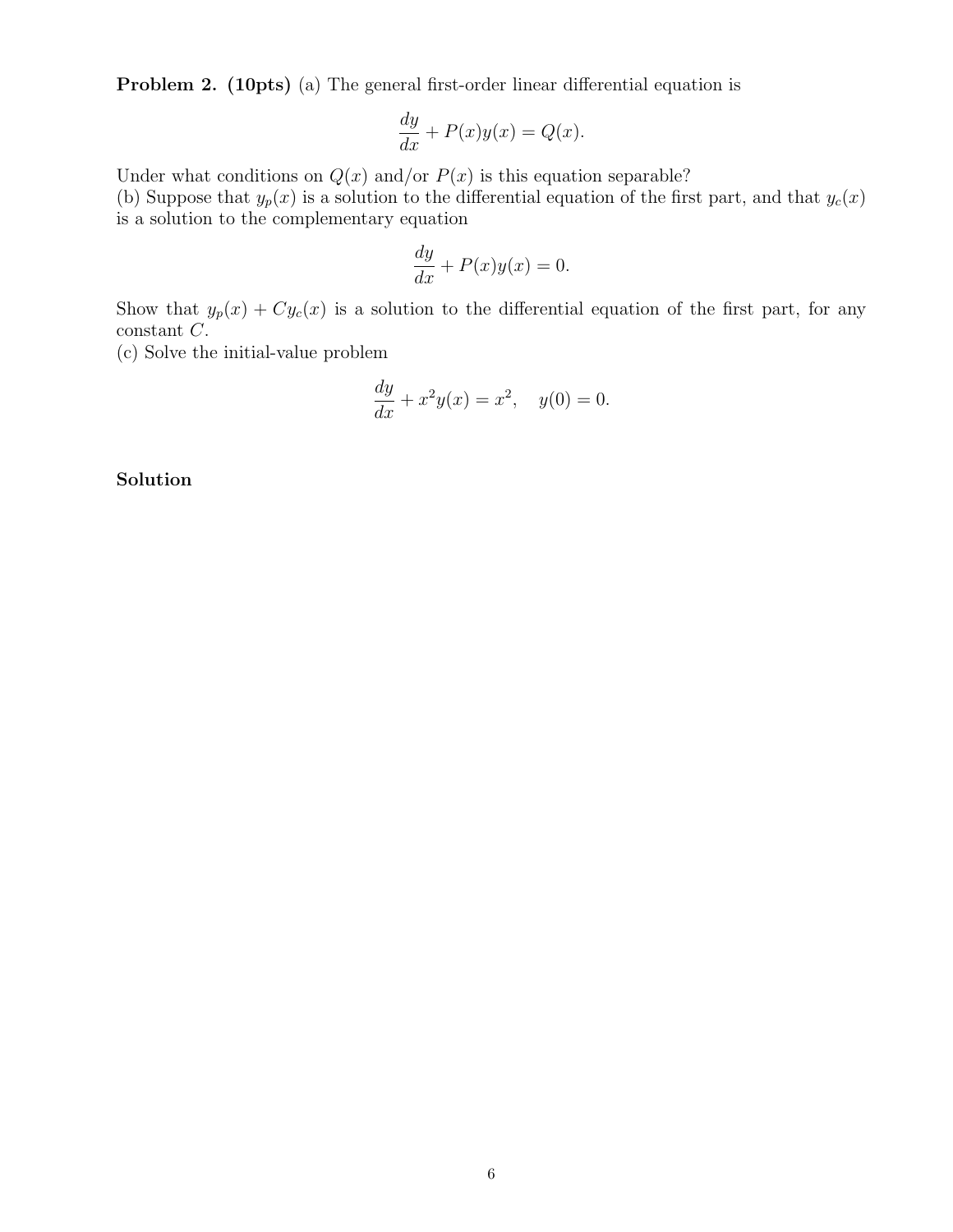Solution (cont.)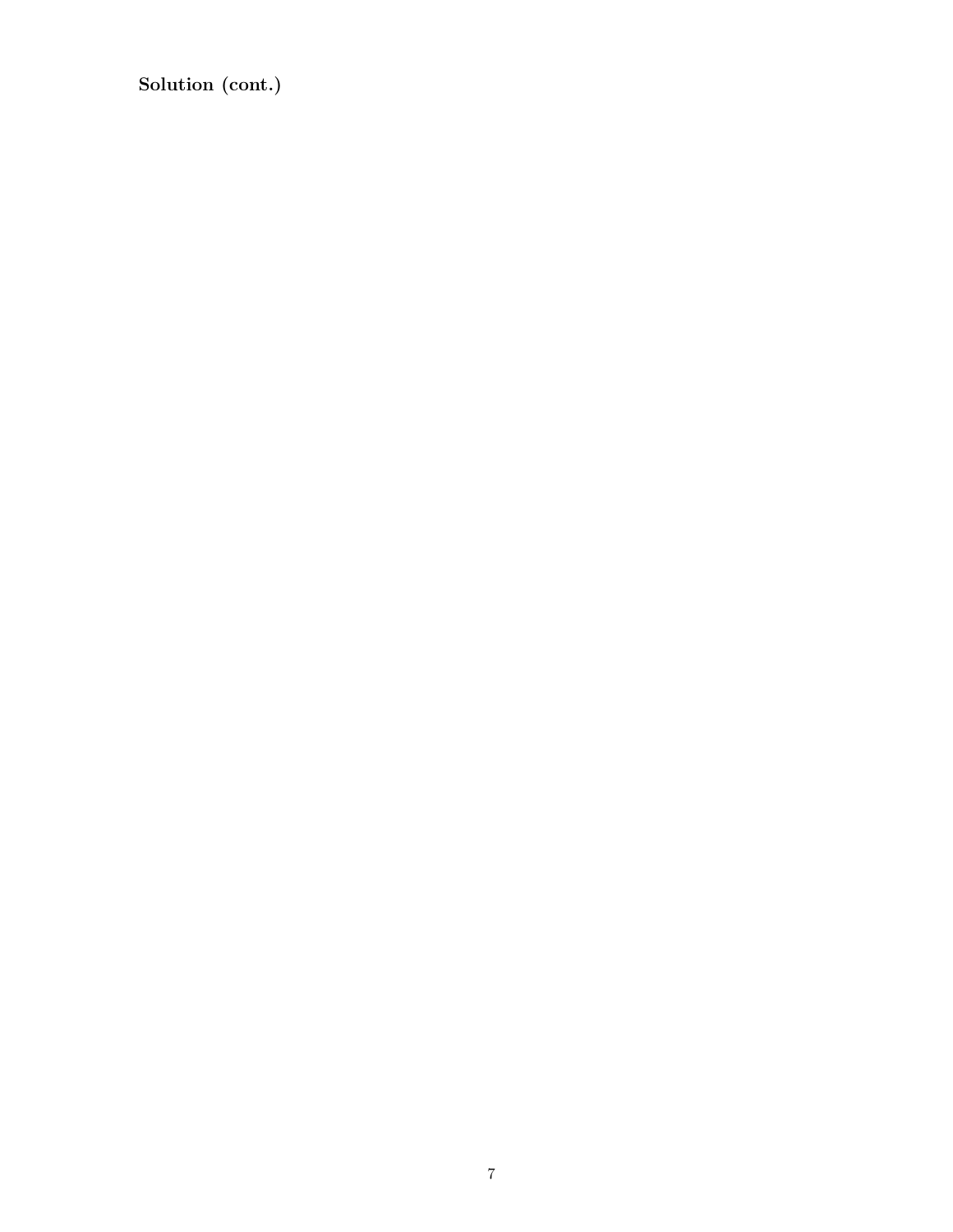Problem 3. (10pts) (a) Solve the homogeneous equation

$$
y'' + 2y' + 2y = 0, \quad y(0) = 1, \ y'(0) = 1.
$$

(b) Find the general solution to

$$
y'' + 2y' + 2y = x^2
$$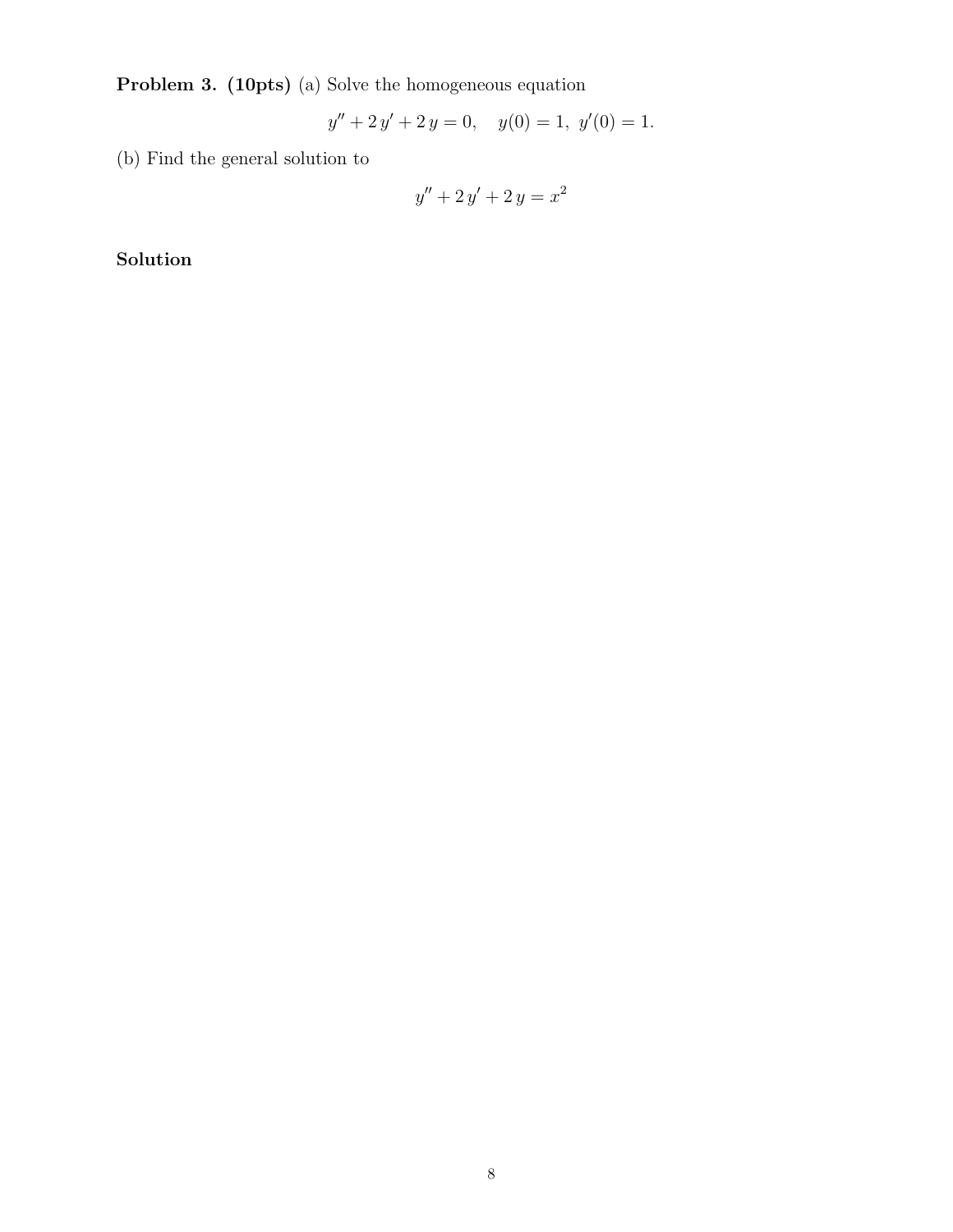Solution (cont.)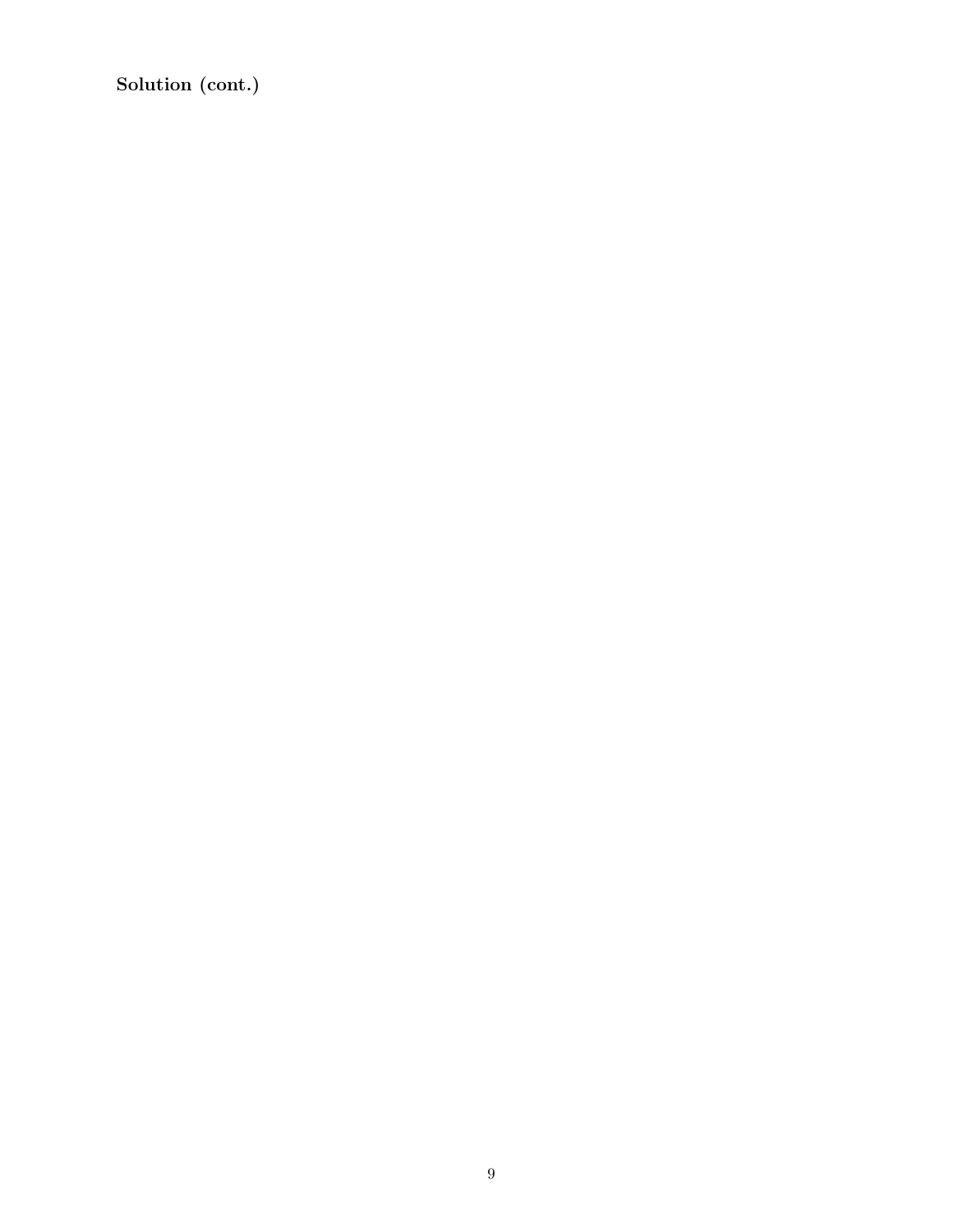**Problem 4.** (10pts) (a) Find the area of the parallelogram which has the points  $(-1, -2)$ ,  $(0, 2), (4, 4)$  and  $(3, 0)$  as its vertices. (b) Let P be a parallelogram in the plane with all four sides lengths equal. Use vectors to show that the two diagonals of P are perpendicular.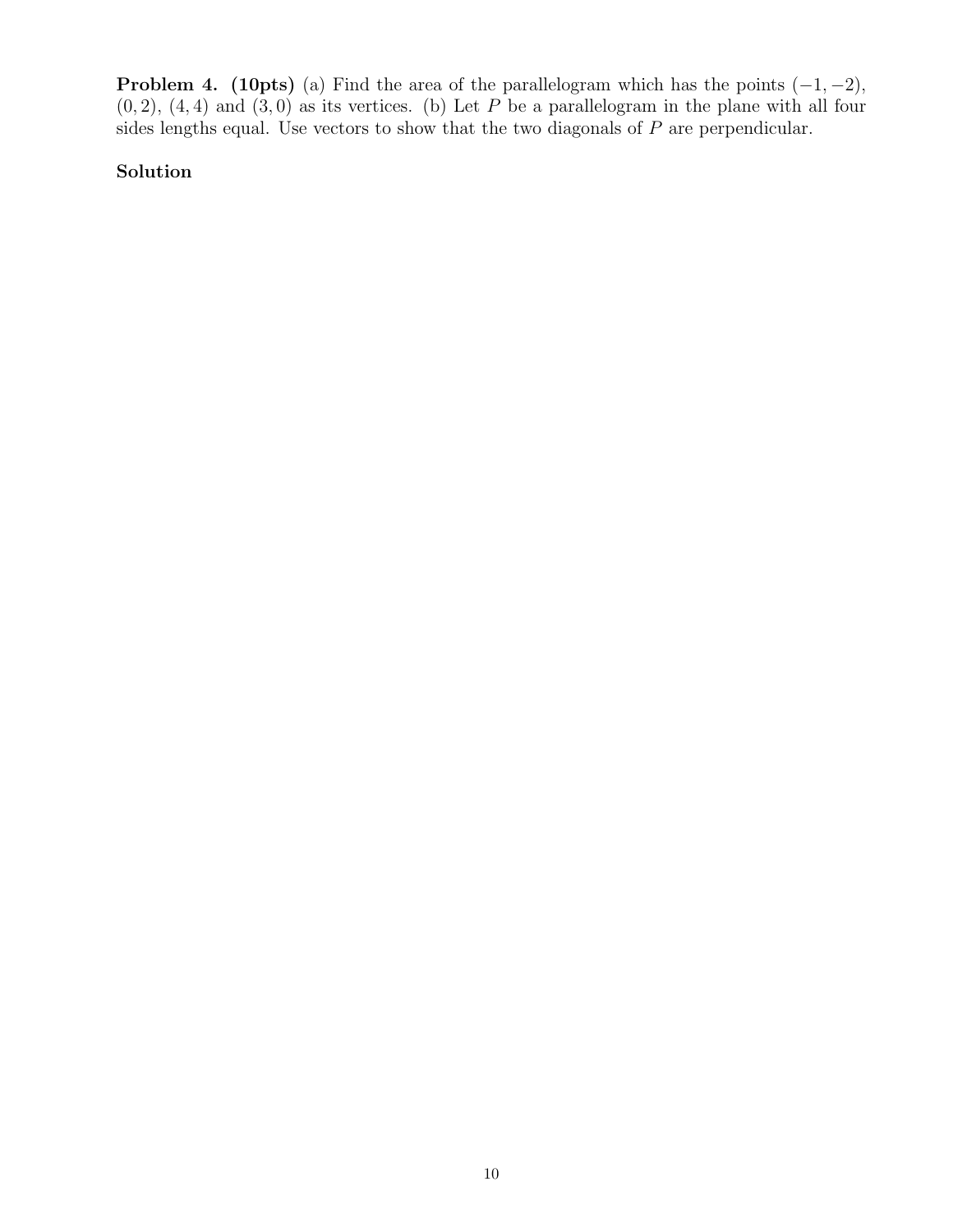Problem 5. (10pts) Consider the circular helix

$$
\vec{r}(t) = \langle 3\cos t, 3\sin t, 4t \rangle
$$

- (a) Find the arc length function  $s = s(t) = \int_0^t ||\vec{r}'(u)||du$  as a function of t.
- (b) Parameterize  $\vec{r}$  with respect to s (i.e. determine  $\mathbf{R}(s) = \vec{r}(t(s))$ ).
- (c) Find the coordinates of the point  $Q$  on the helix such that the arc-length from  $P = (3, 0, 0)$ to  $Q$  is  $5\pi$ .
- (d) Find a curvature  $\kappa(s)$  of the helix.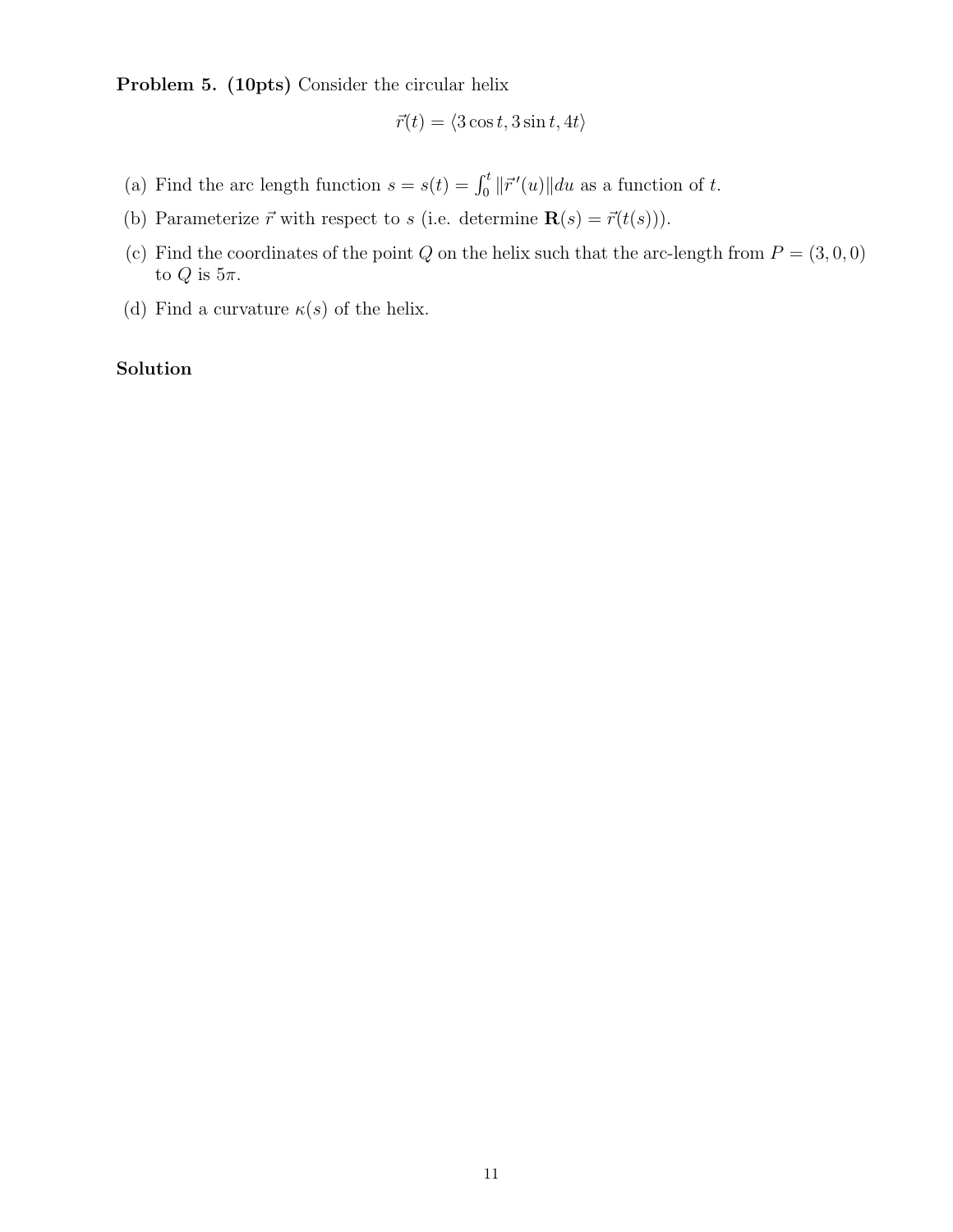Solution (cont.)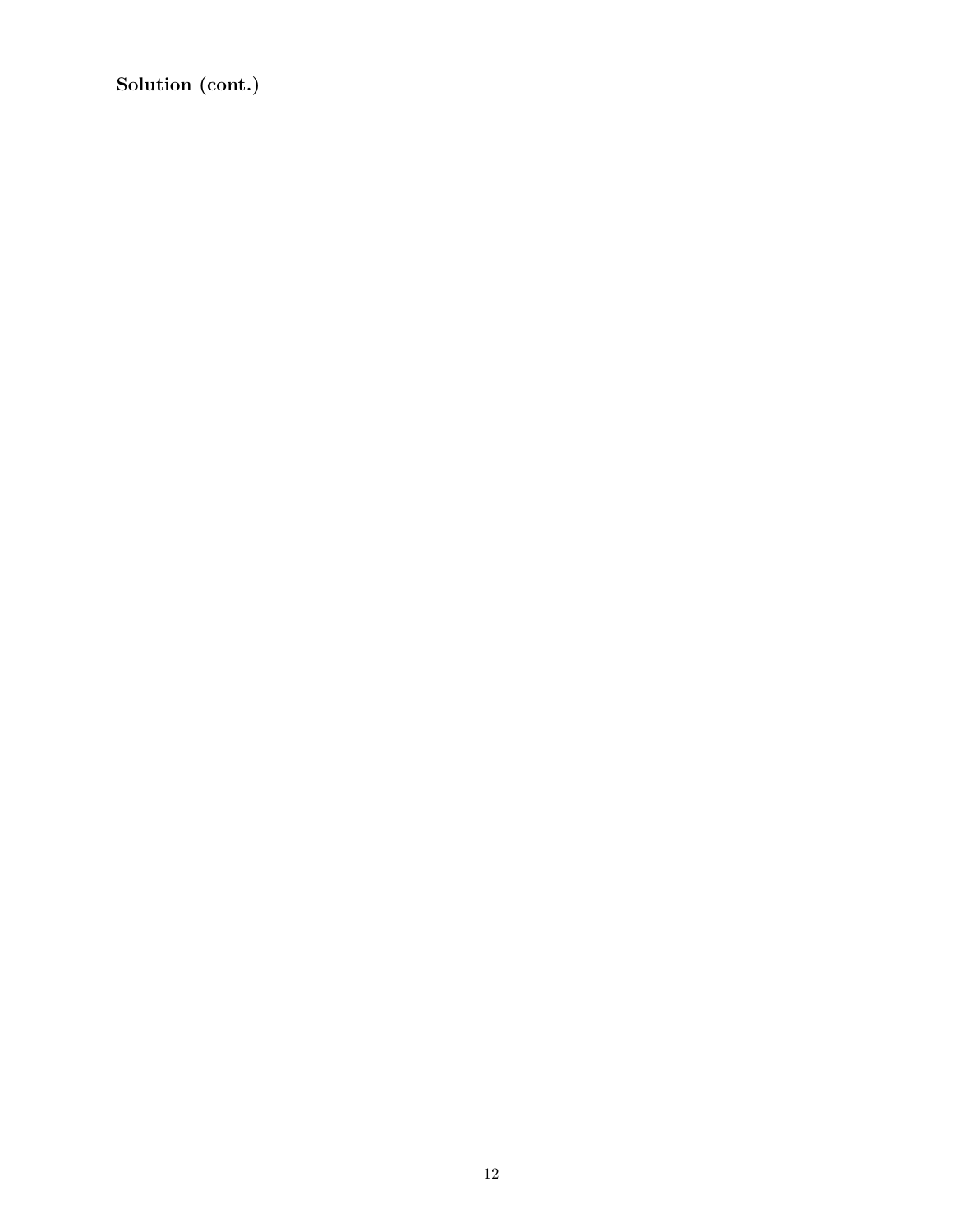**Problem 6.** (10pts) A ball is thrown into the air from the origin in xyz-space (the xy-plane represents the ground and the positive y-axis points north). The initial velocity vector of the ball is

$$
\vec{v}_0 = \langle 0, 80, 80 \rangle.
$$

The spin of the ball causes an eastward acceleration of 2  $ft/s^2$  in addition to gravitational acceleration. Thus the acceleration vector produced by the combination of gravity and spin is

$$
\vec{a} = \langle 2, 0, -32 \rangle.
$$

First find the velocity vector  $\vec{v}(t)$  of the ball and its position vector  $\vec{r}(t)$ . Then determine where and with what speed the ball hits the ground.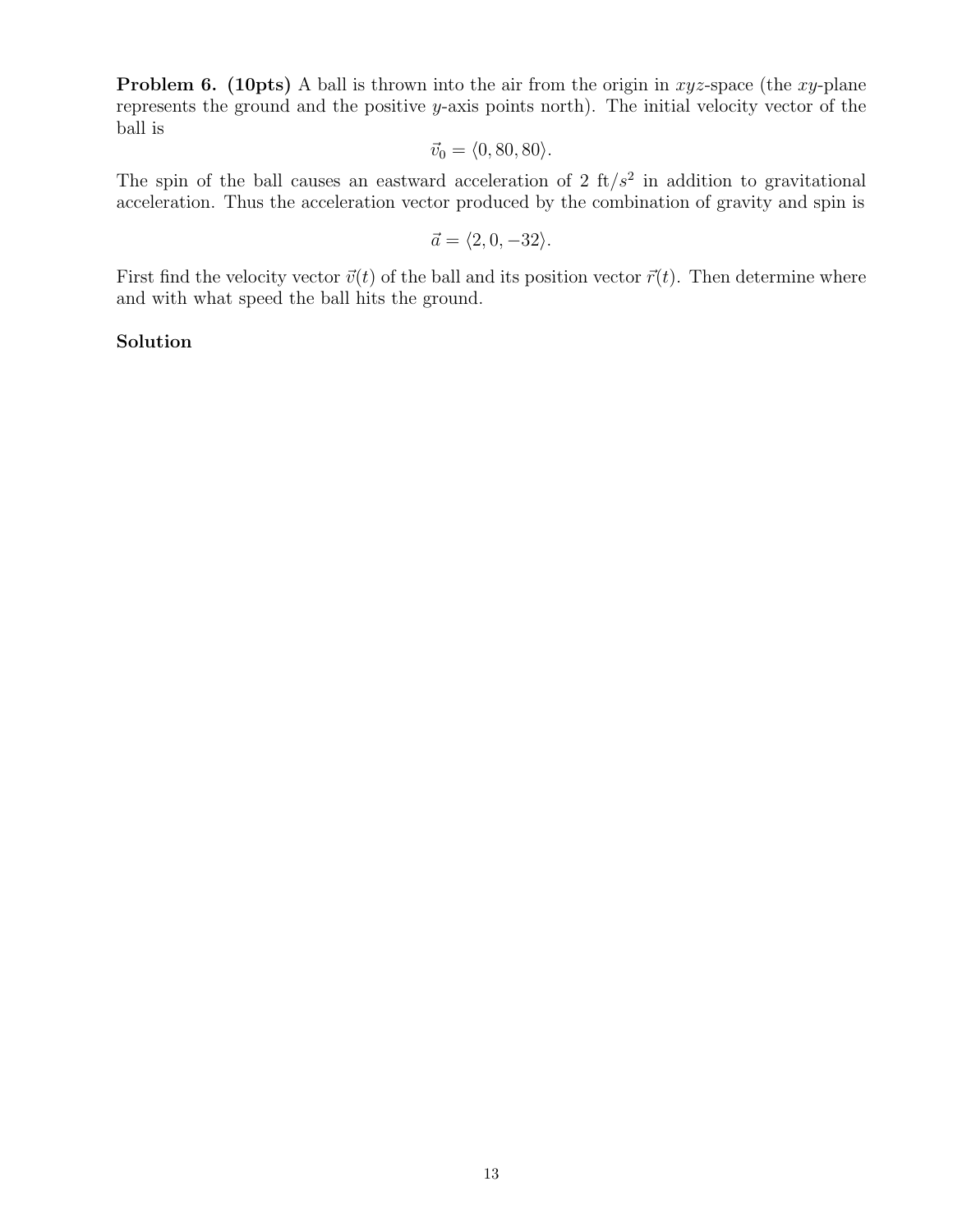**Problem 7.** (10pts) Let  $f(x, y) = xy$  be defined on the domain  $\Omega = \{(x, y) : x^2 + y^2 \le 4\}.$ (a) Sketch  $\Omega$ . Is it closed, open or neither ?

(b) Determine critical points in the interior of  $\Omega$ , and classify them as: *local minima, maxima* or saddle points.

(c) Apply the Lagrange multipliers method to find critical points on the boundary of  $\Omega$ :  $\{(x, y) : x^2 + y^2 = 4\}.$ 

(d) Determine absolute minima and maxima of f on  $\Omega$ , or show that they do not exist.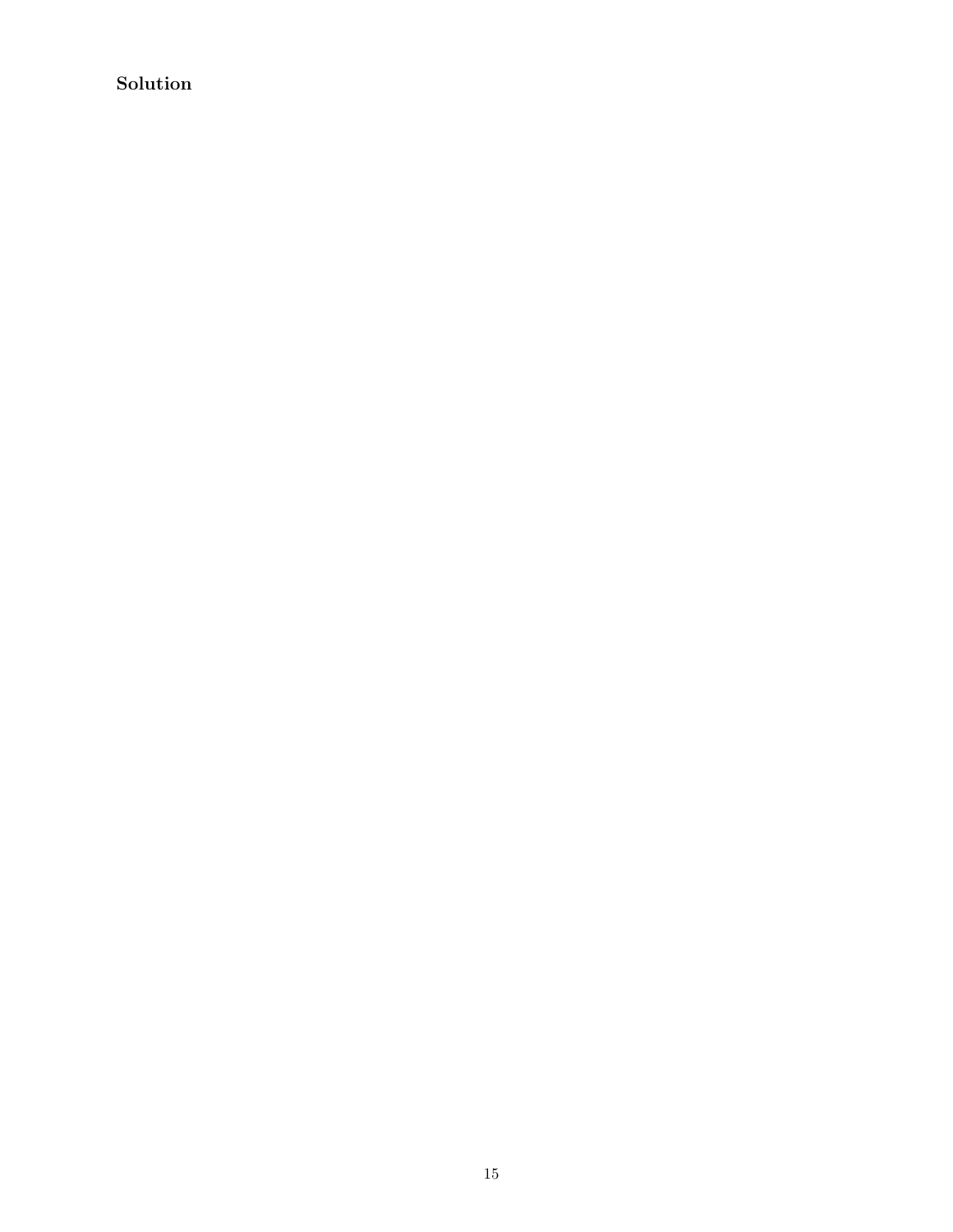Problem 8. (10pts) Evaluate

$$
\int_0^1 \int_0^{\sqrt{1-x^2}} \int_0^{\sqrt{1-x^2-y^2}} \sqrt{z} \, dz \, dy \, dx.
$$